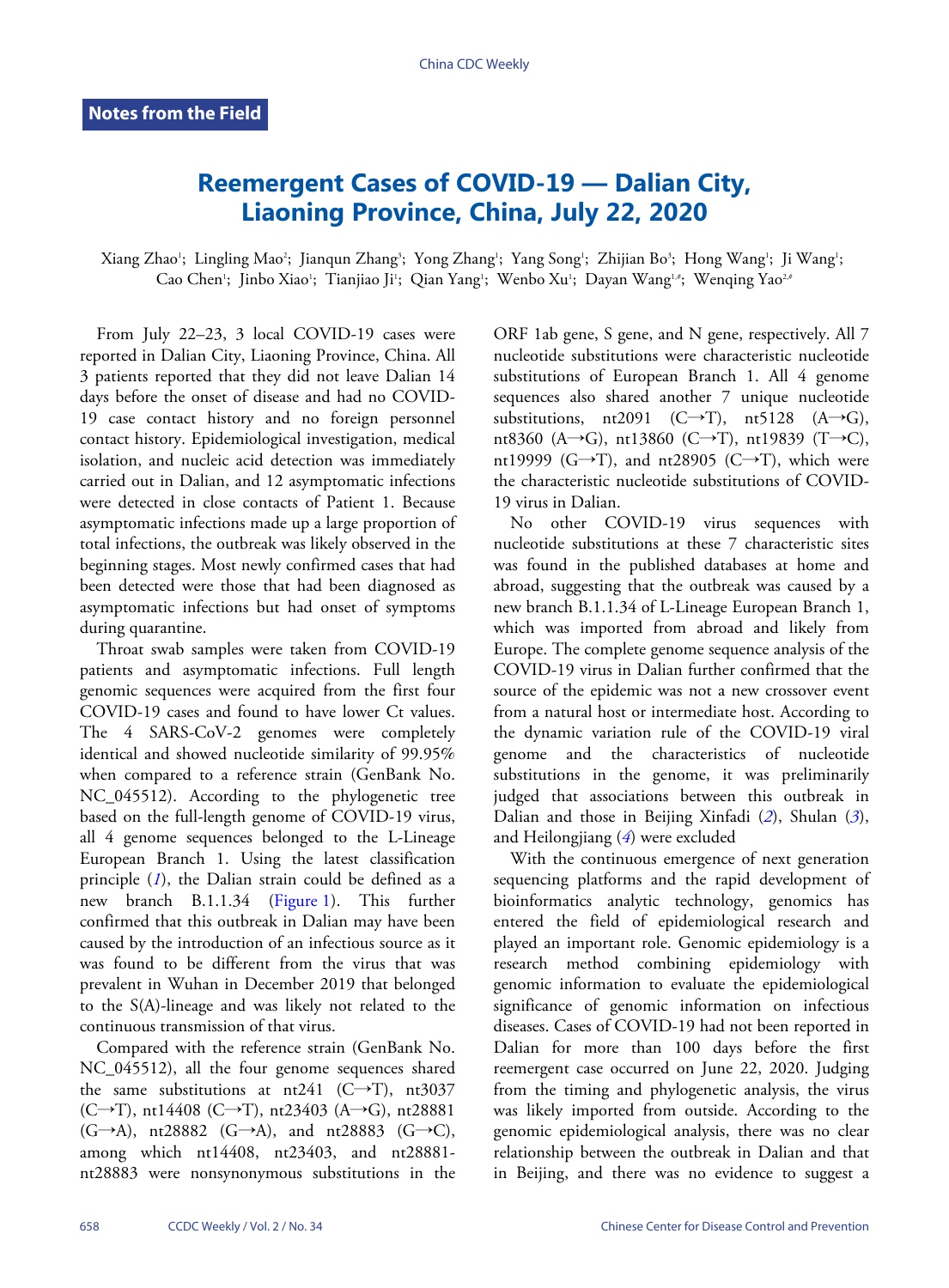## China CDC Weekly

<span id="page-1-0"></span>

FIGURE 1. Phylogenetic tree based on the full-length genome sequences of the COVID-19 virus. The genomes of the COVID-19 virus from Dalian were highlighted in shades of yellow. The genomes of the reference COVID-19 virus from Wuhan (December 2019) were highlighted in shades of grey. The recent reemergence of COVID-19 virus in Beijing Xinfadi and Urumqi were highlighted in shades of green and blue, respectively, and the recent reemergence of COVID-19 virus in northeastern China (Shulan City and Heilongjiang Province) that was associated with imported cases was highlighted in shades of brown and ochre red, respectively. S(A)- or L(B)-lineage of the COVID-19 virus were marked and colored on the right.